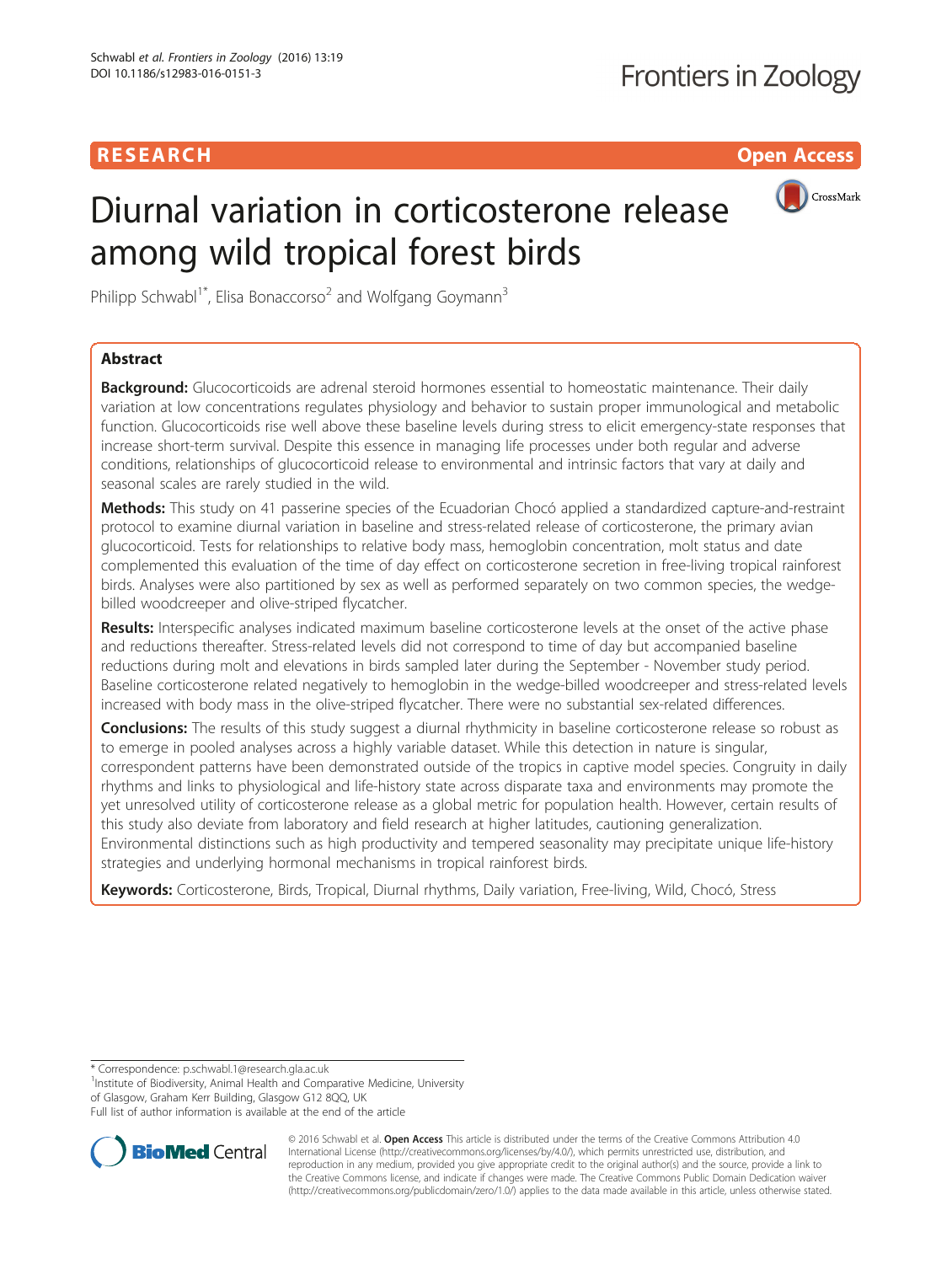## <span id="page-1-0"></span>Background

Glucocorticoids are adrenal steroid hormones integral to physiological and behavioral control in nearly all vertebrate animals. Circulating at low levels in the blood, they serve preeminently as regulators of basic energy balance, directing resource acquisition, deposition and mobilization [[1](#page-8-0)]. Upon perception of a stressor, however, glucocorticoid levels rapidly rise and increase short-term survival probability by eliciting increased cardiovascular tone, hyperglycemia, modified immune activity and enhanced memory consolidation (etc.) while diverting effort from nonessential life processes such as reproduction [[2](#page-8-0), [3\]](#page-8-0).

Diel rhythms in glucocorticoid activity have been established in mammals and are particularly well characterized in rodent model species [\[4](#page-8-0), [5\]](#page-8-0). Such rhythms have also been detected early on in birds [[6\]](#page-8-0), but consensus here remains rudimentary [[7, 8](#page-8-0)]. Most studies agree in little more than that baseline corticosterone, the primary avian glucocorticoid [[9\]](#page-8-0), tends to circulate at maximum levels in early morning hours, often at or just prior to the onset of diurnal activity [[6, 10](#page-8-0)–[15](#page-8-0)]. Even less agreement has taken form on diel rhythms in avian stressrelated corticosterone release. Only three avian species have been examined deliberately for diel variation in this trait, with maximum stress-related levels found during the inactive phase in house sparrows [[16](#page-8-0)] and starlings [[13](#page-8-0)]. In contrast, Gambel's white-crowned sparrows show maximum levels during the active phase [\[12\]](#page-8-0). Discord extends also to data on modulation by environmental and intrinsic factors such as photoperiod (e.g. photoperiod-dependent adrenal sensitivity in house sparrows [\[8\]](#page-8-0) vs. independent responses in starlings [\[13](#page-8-0)]) and physiological state (e.g. unexhausted [\[17\]](#page-8-0) vs. maximally stimulated adrenal capacity to secrete corticosterone in molting house sparrows [\[8\]](#page-8-0)).

This elementary understanding of rhythmic avian adrenocortical function stems primarily from experimental studies on captive birds [[14, 18](#page-8-0)]. However, it is recurrently emphasized that data from captivity can only partially represent wild avian corticosterone secretion [\[8](#page-8-0), [19, 20](#page-8-0)], including its diel rhythmicity [[12, 19\]](#page-8-0). Not only are few avian species amenable to laboratory experimentation (with bias towards poultry and other domesticated species [[14](#page-8-0), [18](#page-8-0)]), a diminishment of environmental and social cues constrains the range of hormone levels exhibited in captivity [\[21](#page-8-0)] and may mask diel change [[12\]](#page-8-0).

Field data on avian corticosterone release are particularly lacking for near-equatorial species [\[22\]](#page-8-0). Past studies have heavily favored the temperate and arctic zone [\[23, 24](#page-8-0)]. In contrast, variation in life-history characters has been mapped much more comprehensively across latitudes and distinctions in several of these traits (e.g. incubation period and clutch size) have been established for the tropics [\[25](#page-8-0)]. Given that endocrine mechanisms mediate life-history trade-offs [\[26\]](#page-8-0), corresponding geographical variation in corticosterone release is likely and merits exploration [\[22](#page-8-0), [27](#page-8-0), [28\]](#page-8-0). For example, as low levels of yolk androgens are coupled to long incubation periods in the tropics [\[29](#page-8-0), [30](#page-8-0)], low levels of parental baseline corticosterone may relate to small clutches reared here over longer breeding seasons [[31](#page-8-0), [32](#page-8-0)]. Implications for conservation biology also promote intensified field research on tropical avian corticosterone release. Adrenocortical performance has become an increasingly popular biomarker of population health [[1](#page-8-0)]. However, widespread dispute over its diagnostic utility and superiority to traditional demographic methods must first be resolved [\[33](#page-8-0)–[35\]](#page-8-0) with enhanced comprehension of how physiological condition and fitness relate to corticosterone secretion in the wild. These relationships are likely specific and distinct to different environments [[33](#page-8-0), [36](#page-8-0), [37\]](#page-8-0). It is therefore sensible to prioritize further research on corticosterone release to the most vulnerable and biodiverse regions of the world. The tropical Andes are one such hotspot of conservation priority [\[38\]](#page-8-0).

In this study we describe diurnal variation in baseline and stress-related corticosterone release in free-living individuals of 41 passerine species of northwest Ecuador. Our results on a diverse array of forest birds of the tropical Andes should forward understanding in a field deficient of data on passerines [\[16](#page-8-0)] and from wild birds in general [\[39\]](#page-8-0), specifically regarding diel patterns of stress-related corticosterone release. We also evaluate the time of day effect on corticosterone variation against the additional predictors relative body mass, hemoglobin concentration, molt status and sampling date in our models. These physiological and seasonal variables represent two prominent correlates of avian corticosterone secretion – body condition [\[40\]](#page-9-0) and lifehistory stage [\[24\]](#page-8-0), the former of which often co-varies with time of day [[41](#page-9-0)]. As such, our study contributes data required to resolve geographic and taxonomic differences in short and long-term avian adrenocortical activity essential to conservation decisions for the Ecuadorian Chocó, one of the most biodiverse regions of the world [\[42](#page-9-0)].

## Methods

#### Study area

A total of 169 individuals comprising 55 passerine bird species were captured daily between 23 September and 22 November 2014 at Mashpi Rainforest Biodiversity Reserve (0° 9′ N, 78° 51′ W) in the Chocó bioregion of Ecuador near Pacto, Pichincha Province. Rainfall is high throughout the year at this reserve. There are no distinct wet and dry seasons, but interpolated climate records specify April as the rainiest month and place a minimum on July [\[43](#page-9-0)]. Sunrise and sunset are medially at 5:56 h and 18:03 h at the site [[44](#page-9-0)]. The sampling period coincided in large part with local breeding activity, as determined morphometrically and based on observations of parental behavior. Although avian breeding phenology remains enigmatic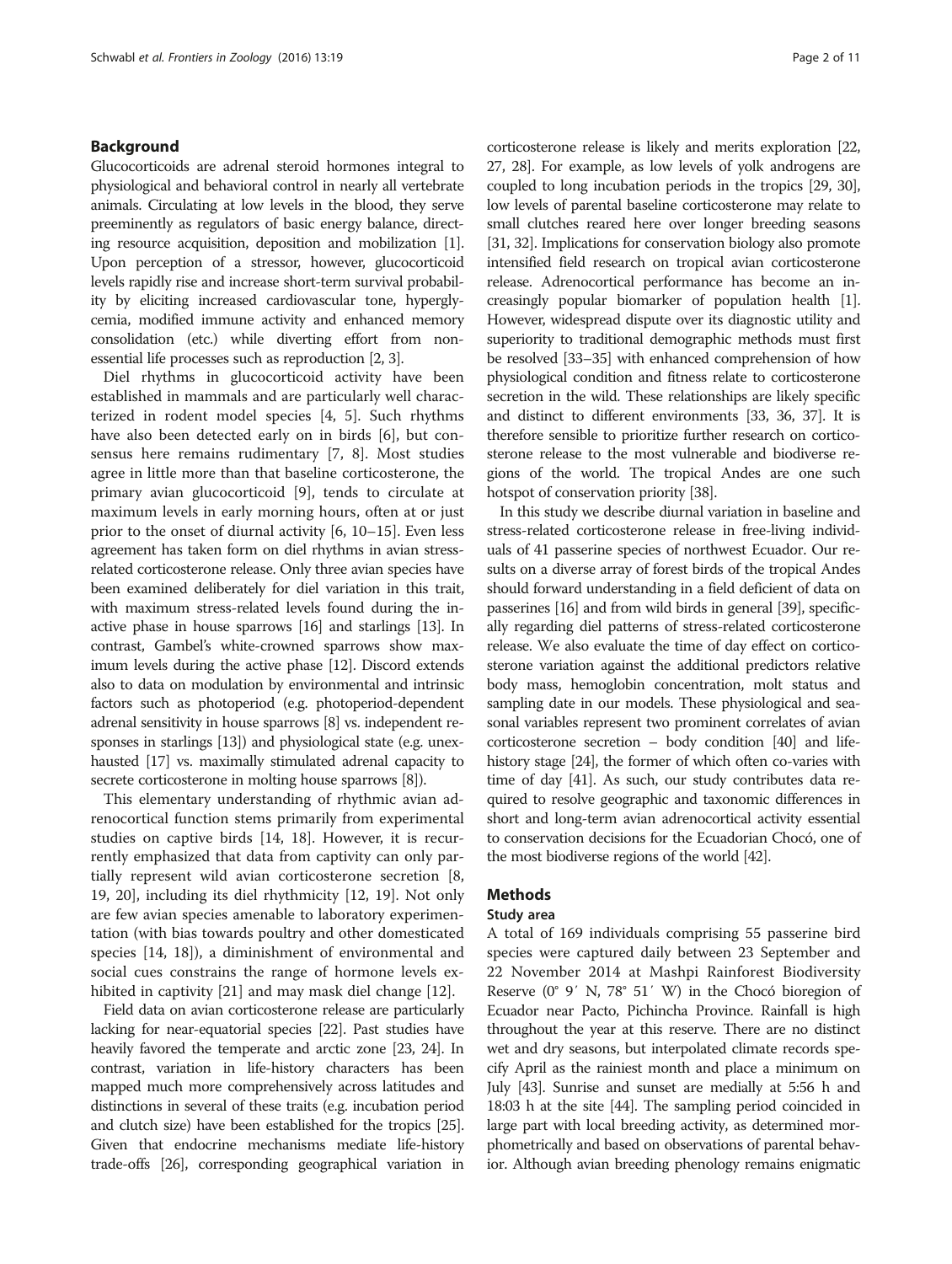and is unlikely discriminable by region or taxon, corresponding reproductive peaks during the period between September and November have been documented elsewhere in the Ecuadorian Chocó [\[45](#page-9-0)–[47\]](#page-9-0). Three of the six sampling sites selected were located at 600 m elevation, separated from one another by ca. 1 km, and three sites were located at 1200 m elevation, also separated by ca. 1 km each. All sites consisted of secondary-growth humid montane forest and were selected based on equable proximity to forest edges, streams and human activity.

### Capture and sampling protocol

Birds were captured predominantly by passive mist-netting (and in two cases using conspecific playback recorded on site). Nets remained under constant surveillance from 6:00 to 16:30 h such that a standardized stress protocol could be applied immediately upon capture. As corticosterone levels may become elevated in the blood within 3 min following a stress stimulus [\[48\]](#page-9-0), initial blood samples to determine baseline hormone concentrations were collected as quickly as possible via puncture of the brachial vein and capillary withdrawal into heparinized micro-hematocrit tubes. Latency time between a bird's first contact with the net and withdrawal of ca. 40 μl blood was recorded (median = 2.8 min) and did not exceed 3 min for 93 of 95 samples submitted to laboratory analysis. Birds were then given a numbered color band, weighed to 0.1 g by digital scale (American Weigh Scales, Inc.), measured for tarsus length to 0.1 mm by digital caliper (Mitutoyo America Corporation) and assessed for pre-basic molt in remiges, rectrices and feathers of the head, chest, abdomen and back. Reproductive characters (brood patch and cloacal protuberance) served to assign sex in the absence of plumage dimorphism. Sex was left undetermined for 34 monomorphic individuals. Birds were then placed in an opaque cloth bag until 30 min postcapture, at which time a second, slightly smaller blood sample (ca. 30 μl) was withdrawn to determine acute stressrelated (standard bag-restraint) corticosterone release. At this time, a small (ca. 2  $\mu$ ) aliquot of blood was also assessed for hemoglobin concentration (g/l) with a portable photometric hemoglobinometer (EKF Diagnostic). Plasma for determination of baseline and stress-related corticosterone release was separated from the blood cell fraction immediately after each withdrawal using a battery-powered mini-centrifuge (LW Scientific, Inc.) and then transferred to 250 μl vials. Vials were kept on ice in a portable cooler until the end of each day and then stored frozen at −20 °C.

#### Corticosterone analysis

Corticosterone concentrations of 190 plasma samples from 95 individuals comprising 41 species were determined by direct radioimmunoassay (RIA) following [[49](#page-9-0)] and outlined below. As referenced above, this subset was selected based on latency time of the first blood withdrawal (for veracious measurement of baseline corticosterone), with analysis completed in three tiered extraction/assay procedures.

To extract corticosterone, measured plasma volumes (mean =  $22 \mu$ ) were first vortexed with 10  $\mu$ l (1500 dpm) labelled corticosterone overnight at 4 °C to allow for equilibration with plasma lipids and binding proteins. Steroid isolation followed by repeated dichloromethane extraction, in which freshly distilled dichloromethane was added to the centrifuged plasma samples, the aqueous phase fixed by freezing in pure ethanol and dry ice and the organic phase decanted and evaporated with nitrogen in a 40 °C water bath. The corticosterone sediment was then left to equilibrate overnight at 4 ° C in 300 μl 0.1 M neutral-pH phosphate-buffered saline (with 1 % gelatin-PBSG). To determine extraction efficiency, an 80 μl aliquot was then drawn from the corticosteronebuffer solution, mixed with 4 ml scintillation fluid (Packard Ultima Gold) and quantified for β-radiation in a Beckman LS 6000 counter alongside total recovery counts prepared prior to extraction.

In proceeding to RIA, each vortexed sample was partitioned into 100 μl duplicates. Positive (25 μl corticosterone standard and 100 μl chicken plasma controls) and negative controls (blanks) were also prepared. The standard curve was generated by serial dilution of 100 μl unlabeled corticosterone in 100 μl PBSG, effectively halving concentrations in each dilution step to generate ten 100 μl standard duplicates ranging from 1000 to 1.95 pg steroid content. Sample duplicates, standard curve duplicates, and controls were then mixed with 100 μl corticosterone antiserum and, after 30 min, treated with 100 μl labelled steroid. In addition to the curve standards, TC (100 μl labelled steroid and 200 μl PBSG), NSB (likewise 100 μl labelled steroid and 200 μl PBSG) and  $B_0$  (100 μl labelled steroid, PBSG and antiserum) were prepared in 300 μl triplicates to determine total counts, non-specific (background) binding and maximum binding with the antiserum, respectively. All solutions were then left to incubate at 4 °C for 20 h. Finally, bound and free corticosterone was separated at 4 °C via addition of 500 μl dextran-coated charcoal to adsorb all unbound steroid, centrifuged under cooling (4 °C) for 10 min at 4000 rpm, decanted into scintillation vials, mixed with 4 ml scintillation fluid and quantified for β-radiation in the scintillation counter.

Standard curves and endogenous corticosterone concentrations were calculated with Immunofit 3.0 (Beckman Coulter, Inc.). For the three assays, mean  $(\pm \text{ sd})$  corticosterone extraction recovery was  $88.0 \pm 3.0$  %,  $86.8 \pm 3.4$  % and  $85.0 \pm 3.6$  %. Lower detection limits were 32.6 pg/ml, 31.2 pg/ml and 30.6 pg/ml, respectively, and all samples were above these limits. The intra-assay coefficients of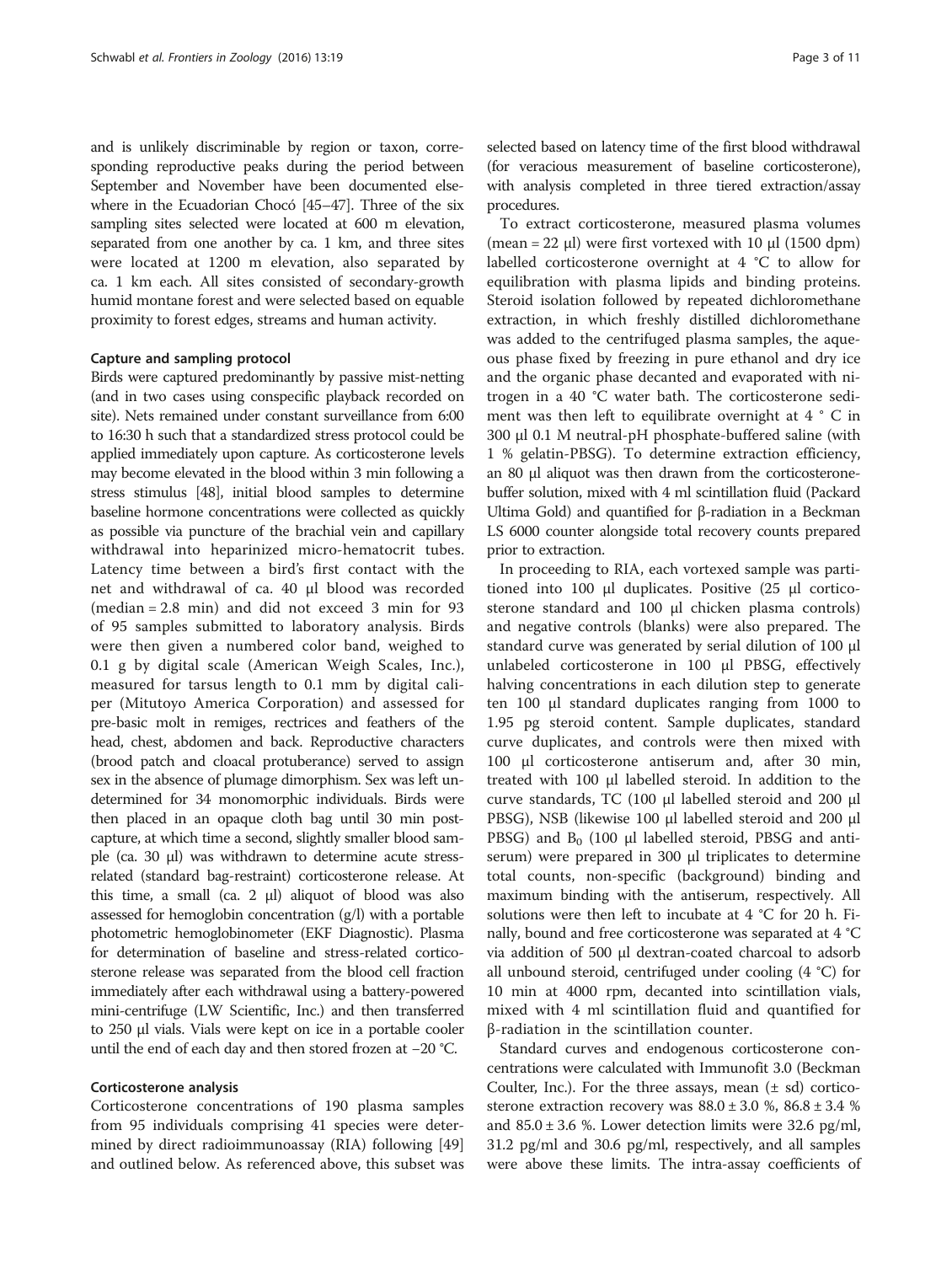variation were 5.3 %, 4.4 % and 8.1 %, and the intraextraction coefficients of variation of a chicken plasma pool were 7.6 %, 9.7 % and 6.8 %, respectively. The inter-assay coefficient of variation among the three assays was 3.5 % and their inter-extraction coefficient of variation was 4.3 %.

## Statistical procedures

Statistical analyses were performed in R version 3.2.3 [[50\]](#page-9-0). To assess diurnal trends in baseline and stressrelated corticosterone release, means from birds captured during 6:09 h–8:50 h, 8:51 h–11:06 h, 11:07 h– 12:49 h and 12:50 h–16:23 h sampling time periods were first compared by one-way analyses of variance (ANOVA). These 4 categories were chosen to partition the daily capture period into sequential time intervals comprising equal sample sizes ( $n = 23$ , 23, 23 and 24, respectively) of sufficient statistical power. Each of these intervals incidentally holds one of four bouts of avian activity observed to correspond with daily weather trends at the study site. Birds generally arrived at capture sites discontinuously as members of foraging flocks. These mixed groups often peaked in activity near 8:00 h as rains subsided and again around 12:00 h before winds and temperatures rose into afternoon. A third peak recurred in the hour before dusk. 9:00 h–11:00 h also often coincided with elevated activity under overcast, temperate conditions. Results from the categorization scheme outlined above were then validated by sorting data into four sequential intervals of equal length in time (158 min each) and reiterating ANOVA for differences in mean baseline and stress-related corticosterone release. For inferences from the models we obtained Bayesian posterior parameter estimates and their 95 % credible intervals, employing the sim function in the arm package [[51\]](#page-9-0) over 10,000 simulations with an uninformed prior distribution. Unlike null-hypothesis testing, Bayesian statistics do not provide p-values. Instead, meaningful differences between groups are assessed by comparing ranges of 95 % credible intervals. These intervals provide an estimate of 0.95 probability for the group means. If the credible interval of one group does not overlap with the mean estimate of another group, the groups are assumed to differ from each other.

To further evaluate baseline and acute stress-related corticosterone dependence, separate linear regression models were fitted to the corticosterone response variables to test the categorical predictor molt status and the covariates sampling time of day, sampling date, sampling latency, hemoglobin concentration and body mass : tarsus ratio. The latter ratio was replaced by a scaled mass index [[52\]](#page-9-0) in intraspecific analyses for which additional mass and tarsus measurements were available from prior studies at the site (unpublished data from C. Morochz). This index may more reliably indicate size of energy reserves and other components of body condition in birds. Values for all covariates were standardized by centering (subtraction of the sample mean) and scaling (division by the sample standard deviation) to z-scores. Regression models were selected by ranking candidate models incorporating one to all combinations of the independent variables by Akaike's information criterion modi-fied for small sample size (AIC<sub>c</sub> [\[53](#page-9-0)]). As this criterion includes a penalty for each incorporated parameter, encounters with chance correlations by multiple testing were restrained by the method's direction to balance model fit and size. Substantial support was inferred only for models within 2 AIC<sub>c</sub> of the first-ranked model (i.e.  $\Delta AIC_c \leq 2$ ) and for which credible intervals of all predictor coefficients did not overlap zero. Retained models were then checked for normality of the error distribution, homoscedasticity of the errors, leverage and linearity in the relationship between predictor and response variables. In consequence, ANOVA and model selection programs were reiterated applying logtransformed response variables.

The  $AIC_c$  model selection procedures outlined above were first performed across all species to investigate general patterns. Within this interspecific tier of analysis, separate models for males and females were also established. Intraspecific analyses followed for the dataset's best sampled species, the wedge-billed woodcreeper (Glyphorynchus spirurus;  $n = 17$ ) and the olive-striped flycatcher (Mionectes olivaceous;  $n = 10$ ). Sex was not partitioned in these intraspecific analyses due to limited sample sizes. In all analyses, baseline corticosterone concentrations were applied directly while acute stressrelated changes in corticosterone were applied as relative increases from the baseline concentration: (30 min postcapture corticosterone concentration) – (baseline corticosterone concentration). This latter variable was also applied directly as absolute (gross, independent of baseline) concentrations measured 30 min post-capture, because baseline and stress-related concentrations of corticosterone may be independent and regulate different traits [\[3, 17](#page-8-0)]. This measure may additionally serve to rate maximum stress-related corticosterone release capacity and is hereafter offset with quotation marks and termed "stress-induced corticosterone" (in distinction to the relative measure "increase in corticosterone", also specified in quotes hereafter). Given its independence to baseline concentrations, modeling of "stress-induced corticosterone" disregarded sampling latency as a candidate variable. Accordingly, omission of data from two individuals (one orange-bellied euphonia, Euphonia xanthogaster, and one slaty-capped flycatcher, Leptopogon superciliaris) sampled for baseline corticosterone later than 3 min post-capture (3.5 min and 4 min latency, respectively) was necessary only in analyses of baseline and "increase in corticosterone", not in analysis of "stress-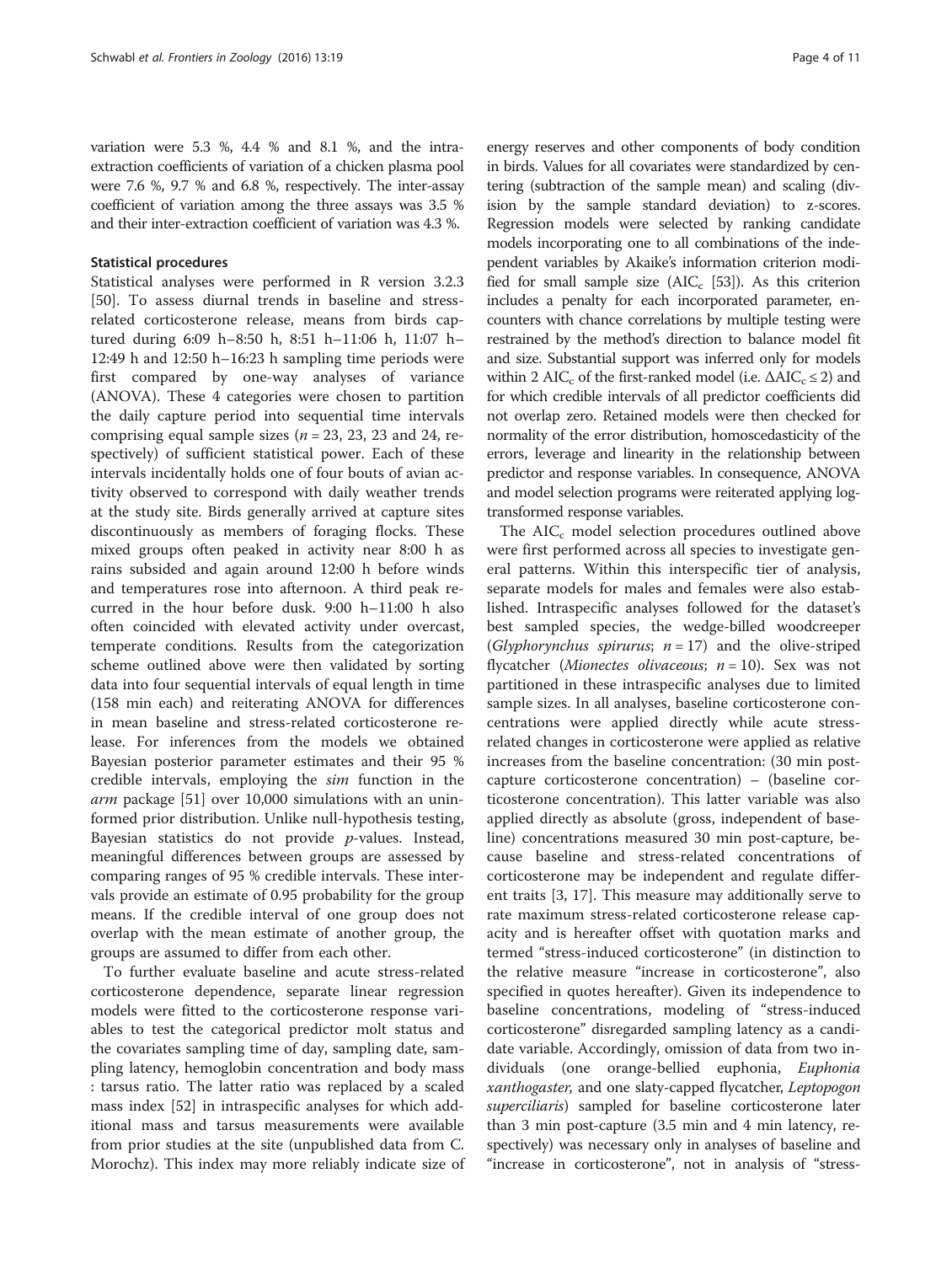induced corticosterone". Lastly, the ape package [[54](#page-9-0)] in R was employed to establish a strict consensus phylogenetic tree from recent avian molecular phylogenies [\[55\]](#page-9-0) for the species of this study.

## Results

Baseline corticosterone concentrations differed among sampling intervals (ANOVA,  $F_{3,89} = 4.427$ ), with levels obtained from the first (early morning) and second (late morning) sampling intervals higher than those from the third (mid-day) and fourth (afternoon) intervals. This change in baseline corticosterone over time intervals chosen to aggregate data by equal sample size remained when arranging data for equal length in time (ANOVA,  $F_{3,89} = 4.611$ ). Again, baseline concentrations from the first and second of these equal-length (158 min) intervals were higher than those from the third and fourth such intervals (see Fig. 1 for Bayesian posterior mean estimates and credible intervals). Sampling time of day also correlated with baseline corticosterone levels in subsequent linear regression analysis (see below). "Increase in corticosterone" and "stress-induced corticosterone" did not vary over the day's sampling intervals.

 $AIC<sub>c</sub>$  model comparison (Table [1](#page-7-0) and Additional file 1: Table S1) identified molt status, sampling time of day and sampling latency as the best predictors of interspecific variation in baseline corticosterone  $(r^2 = 0.29, F_{3,89})$ <br>= 12.010) Molting individuals and those sampled later in = 12.010). Molting individuals and those sampled later in the day yielded lower baseline levels than non-molting individuals and those sampled earlier in the day. Baseline levels increased with sampling latency (even within the 3 min latency cut-off applied to select samples). In interspecific analysis partitioned by sex, the model selected for males retained the effect of these three predictors yet

additionally identified sampling date as a fourth explanatory variable  $(r^2 = 0.49, F_{4,25} = 6.044)$ , with individuals<br>sampled later in the September - November study period sampled later in the September - November study period yielding higher levels of baseline corticosterone. Baseline levels in females were also best explained by a negative relationship to the predictors molt status and sampling time of day  $(r^2 = 0.29, F_{2,26} = 5.234)$ , yet without correl-<br>ation to sampling latency or sampling date. No model ation to sampling latency or sampling date. No model for sex-independent interspecific variation in "increase in corticosterone" met selection criteria. In sexdependent analyses, however, molt status and sampling date best predicted male "increase in corticosterone"  $(r^2 - 0.27)$  F<sub>rea</sub> – 9.949) with molting individuals and those  $= 0.27$ ,  $F_{2,27} = 9.949$ , with molting individuals and those sampled at earlier dates showing lower increases than non-molting individuals and those sampled at later dates. Within females, substantial support was not found for any model of "increase in corticosterone", although the top-ranked model figured a positive trend to sampling date  $(r^2 = 0.14, F_{1,26} = 4.058)$ . Sex-independent in-<br>termedic variation in "stress-induced continuations" terspecific variation in "stress-induced corticosterone" was best albeit insubstantially explained by molt status  $(r^2 = 0.06, F_{1,93} = 5.526)$ , with molting individuals yielding<br>lower levels 30 min post-capture than non-molting indilower levels 30 min post-capture than non-molting individuals. In male-specific analysis, sampling date complemented the negative relationship to molt to explain interspecific "stress-induced corticosterone" more substantially  $(r^2 = 0.26, F_{2,28} = 4.971)$ , with individuals sam-<br>pled at later dates showing bigher levels after 30 min pled at later dates showing higher levels after 30 min than those sampled at earlier dates. Within females, substantial support was not found for any model of "stressinduced corticosterone".

Intraspecific model comparison identified hemoglobin concentration and sampling time of day as best predictors of baseline corticosterone in the wedge-billed



![](_page_4_Figure_9.jpeg)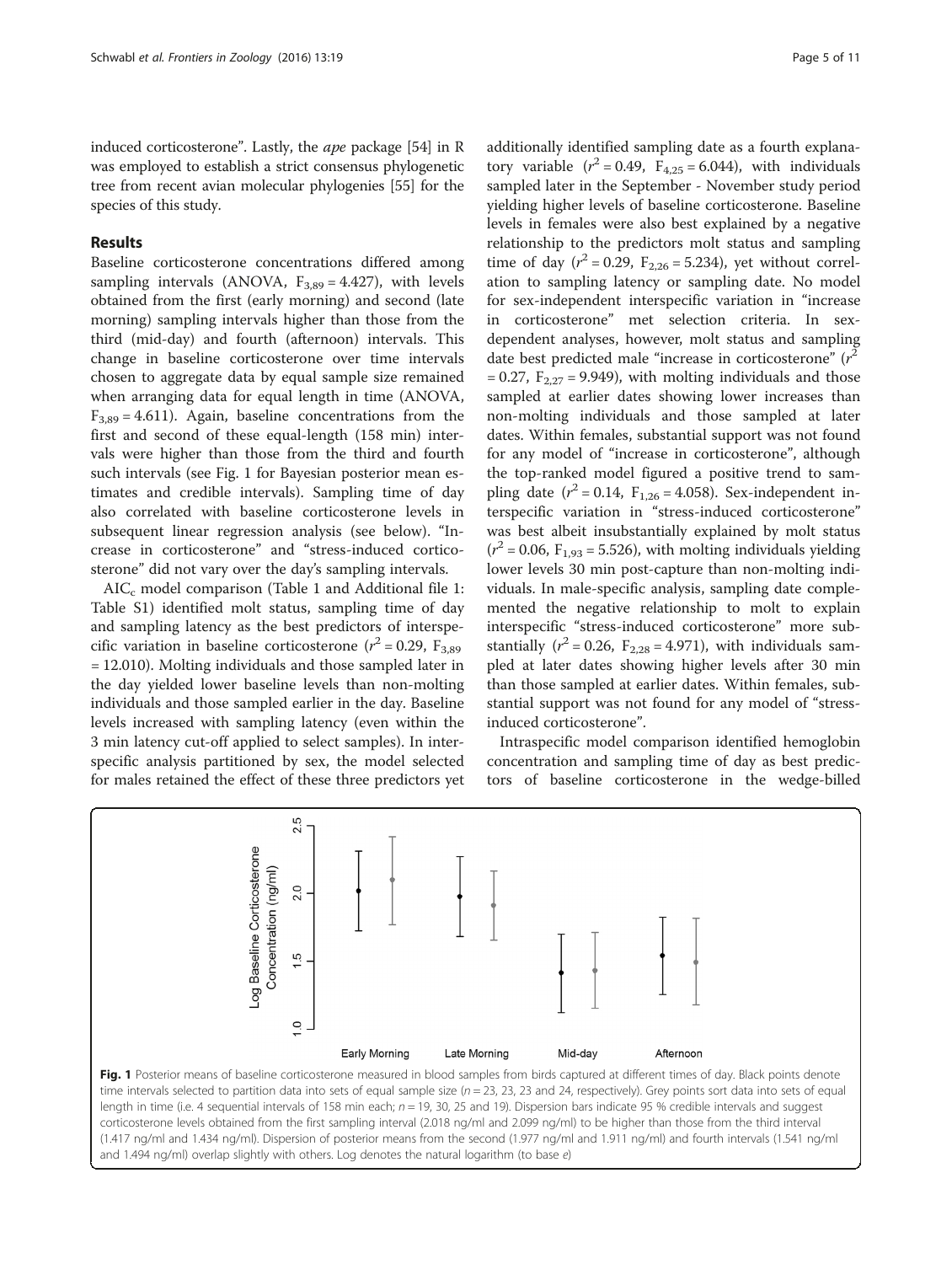|                 | Response<br>Variable | Linear Formula (Intercept and Variable Coefficients) |                                                                                         |                                |                                |                                |                                |                                | $\omega_i$ |
|-----------------|----------------------|------------------------------------------------------|-----------------------------------------------------------------------------------------|--------------------------------|--------------------------------|--------------------------------|--------------------------------|--------------------------------|------------|
|                 |                      | Int.                                                 | Time                                                                                    | Date                           | Molt                           | Hemo.                          | R. Mass                        | Lat.                           |            |
| Total           | $y_1$                | $+1.871$                                             | $-0.236$<br>$[-1.697, +2.046]$ $[-0.388, -0.086]$                                       |                                | $-0.325$<br>$[-0.631, -0.016]$ |                                |                                | $+0.296$<br>$[+0.150, +0.444]$ | 0.29       |
|                 | Уз                   | $+4.130$<br>$[+3.976, +4.283]$                       |                                                                                         |                                | $-0.310$<br>$[-0.575, -0.048]$ |                                |                                | n/a                            | 0.19       |
| Males           | $y_1$                | $+2.179$                                             | $-0.312$<br>$[-1.846, +2.514]$ $[-0.549, -0.075]$ $[+0.095, +0.646]$ $[-1.324, -0.104]$ | $+0.377$                       | $-0.714$                       |                                |                                | $+0.278$<br>$[+0.026, +0.525]$ | 0.26       |
|                 | $y_2$                | $+4.303$<br>$[+3.963, +4.640]$                       |                                                                                         | $+0.376$<br>$[-0.076, +0.676]$ | $-0.838$<br>$[-1.436, -0.259]$ |                                |                                |                                | 0.24       |
|                 | Уз                   | $+4.396$<br>$[+4.087, +4.716]$                       |                                                                                         | $+0.378$                       | $-0.757$<br>$[-1.319, -0.208]$ |                                |                                | n/a                            | 0.36       |
| Females         | $y_1$ <sup>a</sup>   | $+1.838$                                             | $-0.356$<br>$[-1.491, +2.198]$ $[-0.641, -0.064]$                                       |                                | $-0.661$<br>$[-1.204, -0.108]$ |                                |                                |                                | 0.09       |
| G.<br>spirurus  | $y_1$                | $+1.952$                                             | $-0.667$<br>$[-1.591, +2.312]$ $[-1.110, -0.219]$                                       |                                |                                | $-0.713$<br>$[-1.187, -0.235]$ |                                |                                | 0.36       |
|                 | У <sub>3</sub>       | $+3.525$<br>$[+3.171, +3.863]$                       |                                                                                         | $-0.439$<br>$[-0.842, -0.042]$ |                                |                                |                                | n/a                            | 0.21       |
| М.<br>olivaceus | $y_2$                | $+4.510$<br>$[+4.218, +4.805]$                       |                                                                                         |                                |                                |                                | $+0.366$<br>$[-0.057, +0.682]$ |                                | 0.51       |
|                 | $y_3$                | $+4.601$<br>$[-4.318, +4.885]$                       |                                                                                         |                                |                                |                                | $+0.346$<br>$[-0.048, +0.639]$ | n/a                            | 0.54       |

<span id="page-5-0"></span>**Table 1** Baseline corticosterone  $(y_1)$ , "increase in corticosterone"  $(y_2)$  and "stress-induced corticosterone"  $(y_3)$  models selected from  $AIC<sub>c</sub>$  analyses

Models are listed with formula and Akaike weight ( $\omega_i$ ). Coefficient of determination, degrees of freedom and F-ratios are given in the main text. Credible intervals (in square brackets) of all predictor coefficients in these selected models do not overlap zero. This selection criterion was not met by other models within 2 AIC of top-ranked models (see Additional file [1](#page-7-0): Table S1). Corticosterone response variables (ng/ml) are log-transformed to base e. Models are given for total and sex-partitioned interspecific corticosterone variation as well as for intraspecific analyses of the wedge-billed woodcreeper (G. spirurus) and olive-striped flycatcher (M. olivaceus). Abbreviated candidate variables are sampling time of day, sampling date, molt status, hemoglobin concentration, relative body mass and sampling latency. Interspecific analyses employ body mass : tarsus ratio as the relative mass variable, whereas intraspecific analyses employ a scaled mass index.  $^{\circ}$   $\Delta$ AIC<sub>c</sub> = 0.060 (all other models listed in this table ranked first in  $AIC_c$  analyses)

woodcreeper  $(r^2 = 0.48, F_{2,14} = 6.389)$ , with higher base-<br>line levels found in samples of lower hemoglobin conline levels found in samples of lower hemoglobin content (Fig. 2) and in those collected earlier in the day. Substantial support was not found for any model of "increase in corticosterone" in this species. Only sampling date predicted "stress-induced corticosterone"  $(r^2 = 0.27,$ <br>E<sub>nd</sub> = 5.647), with individuals sampled later in the study  $F_{1,15} = 5.647$ , with individuals sampled later in the study period yielding lower levels 30 min post-capture.

No model for baseline corticosterone in the olivestriped flycatcher met the selection criteria. Analysis within this species identified scaled mass index as the best predictor of "increase in corticosterone"  $(r^2 = 0.48,$ <br>Eq.  $-7.440)$  with individuals indexed to higher relative  $F_{1,8} = 7.440$ ), with individuals indexed to higher relative mass yielding higher values for this corticosterone variable. This bivariate model of "increase in corticosterone" by scaled mass index remained significant for the "stress-induced corticosterone" variable  $(r^2 = 0.47, F_{1,8} = 7,140)$ 7.140).

Corticosterone values from the 41 species assessed in this study are summarized in suppl. Additional file [2](#page-7-0): Table S2 with sample sizes and phylogeny. Capture times of day for all individuals are also reported in Additional file [3](#page-7-0): Table S3.

![](_page_5_Figure_8.jpeg)

Fig. 2 Partial regression plot for baseline corticosterone and hemoglobin concentration in the wedge-billed woodcreeper. Data are presented as unstandardized residuals after controlling for sampling time of day, which best explained baseline corticosterone alongside hemoglobin concentration in AIC<sub>c</sub> model comparison ( $r^2$  $= 0.48$ ,  $F_{2,14} = 6.389$ ; see Table 1). Log denotes the natural logarithm (to base e)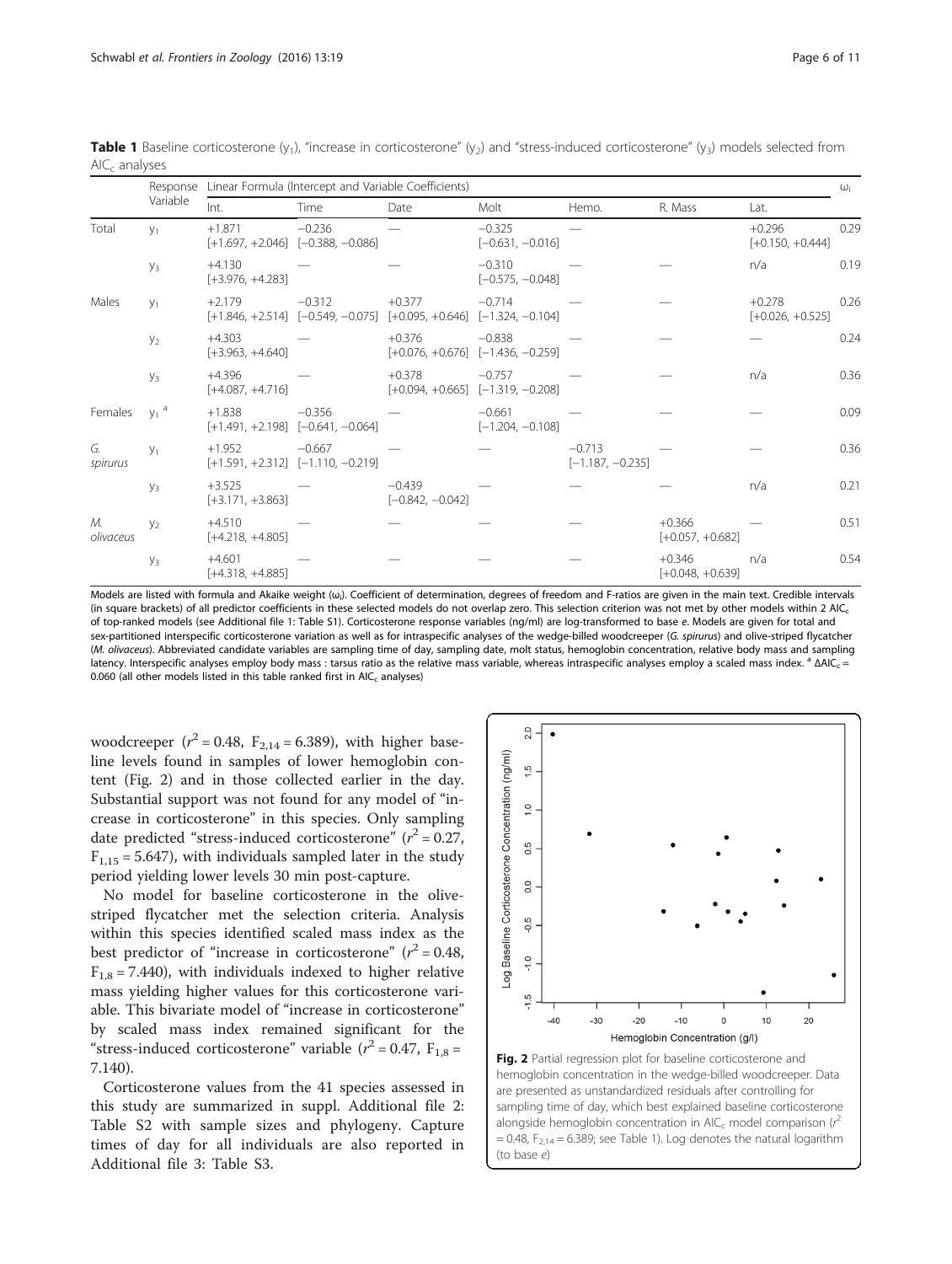## **Discussion**

#### Diurnal variation in baseline corticosterone

Baseline corticosterone levels among 41 tropical passerine species sampled from free-living individuals generally replicated daily glucocorticoid rhythms detected in species-specific, within-individual repeated measures analyses of (primarily captive) temperate birds and mammals. As appears to be typical for mammals [\[4](#page-8-0)] and some non-passerines [[6](#page-8-0), [11](#page-8-0), [56](#page-9-0)–[58](#page-9-0)], diurnal baseline levels measured here were maximal at the onset of the active period and remained elevated hours thereafter. This does not oppose the dark-phase peak so far suggested for several temperate diurnal passerine species [[12, 13](#page-8-0), [16,](#page-8-0) [59\]](#page-9-0), as birds were only assessed for corticosterone during daylight hours in this study. However, these results do not support the proposed rapid decline from a pre-active corticosterone peak to trough levels set early at the beginning of the light phase and maintained throughout the day [[12](#page-8-0)–[14](#page-8-0)].

Should avian corticosterone regulate caloric input, disposition and mobilization as do glucocorticoids in mammals [\[4](#page-8-0)], then our results' asynchronous baseline nadir (relative to the passerine studies cited above) may indicate distinct patterns of diurnal energy intake and demand in tropical rainforest. This biome features high productivity, stable climatic regimes and complex trophic structure [\[60](#page-9-0)]. Given these features, birds may indeed follow different schedules of activity because starvation and predation risk are thought to modulate foraging patterns [[61\]](#page-9-0). Under predictable conditions of low starvation (higher temperatures and reduced seasonality in the tropics) [\[62\]](#page-9-0), foraging is predicted to become less concentrated to morning and shifted later into the day [[63](#page-9-0)–[65](#page-9-0)]. Such dispersed (less modal) foraging time is not predicted under high predation pressure [\[66](#page-9-0), [67](#page-9-0)]. However, flock formation may substantially reduce predation risk (and perception) in tropical rainforest [[68](#page-9-0), [69\]](#page-9-0). The slowed transition to trough levels of baseline corticosterone observed in this study therefore fits multiple predictions of classical avian foraging theory. Relatively short day-length near the equator (at most ten foraging hours in the sub-canopy reduced further by rainfall and mid-day heat [[70](#page-9-0)]) may also give rise to prolonged foraging [[66](#page-9-0)] and baseline corticosterone elevation into late morning [\[62](#page-9-0)]. Photoperiod-dependent altitudinal variation in diurnal foraging cycles [\[71\]](#page-9-0) and corticosterone release [[8, 16\]](#page-8-0) side with this notion. However, independent baseline release in several other cases [[12, 13](#page-8-0), [72\]](#page-9-0) keep us from conclusions relating to photoperiod for this dataset.

In sum, our results adhere to a paradigm of timedependent baseline corticosterone secretion that emphasizes feeding routine as a basis for diel patterns in the circulating levels of this glucocorticoid, given essential bidirectional interactions between adrenocortical output, activity and metabolism [[4](#page-8-0)]. Variations do not appear to correspond to taxonomic differences per se, as others have proposed for passerines in reference to non-passerines [[16](#page-8-0)] and mammals [[8\]](#page-8-0). Rather, they may derive from distinctions in environmental conditions such as day-length, seasonality, productivity and predation risk.

#### Additional correlates of baseline corticosterone

Apart from the negative correlation with sampling time of day, baseline corticosterone was also lower in molting birds of this study. This relationship persisted when analyses were conducted separately by sex and it conforms to the vast body of evidence for the down-regulation of baseline corticosterone during molt in passerines [\[24\]](#page-8-0).

Baseline corticosterone also related to sampling date in male birds of this study. Higher levels measured at later sampling dates may follow the general progression of the breeding period into the post-hatching phase observed at our study site, during which provisioning of nestlings and fledglings likely predominates parental effort. Indeed, several recent studies present evidence for a positive effect of baseline corticosterone on foraging activity that promotes the supply of offspring with food to enhance reproductive success [\[73](#page-9-0)–[75](#page-9-0)].

Hemoglobin concentration complemented sampling time of day as a negative correlate of baseline corticosterone in analysis within the wedge-billed woodcreeper. This negative relation reconciles poorly with other work examining links between hematocrit and corticosterone [\[76, 77](#page-9-0)]. However, elevated baseline corticosterone levels are often suggested to remedy poor body condition, in part by encouraging hyperphagia [\[78](#page-9-0)–[80\]](#page-9-0) when energetic status is compromised [[81](#page-9-0)], such as when parents are feeding offspring. As a principal determinant of aerobic capacity, hemoglobin concentration robustly indicates energetic state [\[82\]](#page-9-0) and is reduced when nutritional burden suppresses the formation of red blood cells [\[83\]](#page-9-0). It follows that low hemoglobin concentrations found in individuals of this study may have elicited the restitutive function of elevated baseline corticosterone introduced above. This perspective accommodates our data on birds captured primarily during breeding (i.e. compromised energetic condition). It also complies with theory that baseline corticosterone mediates trade-offs between parental investment and self-maintenance by regulating foraging activity [\[84\]](#page-9-0).

Lastly, baseline corticosterone levels increased with sampling latency in interspecific analyses of samples taken within 3 min of capture. Initiation of stress-related corticosterone release has been specified to 1.5–2 min post-capture in other passerines before [[85, 86\]](#page-9-0). Nevertheless, most studies continue to designate baseline levels based on the assumption that 3 min represent stressindependent release [\[48\]](#page-9-0).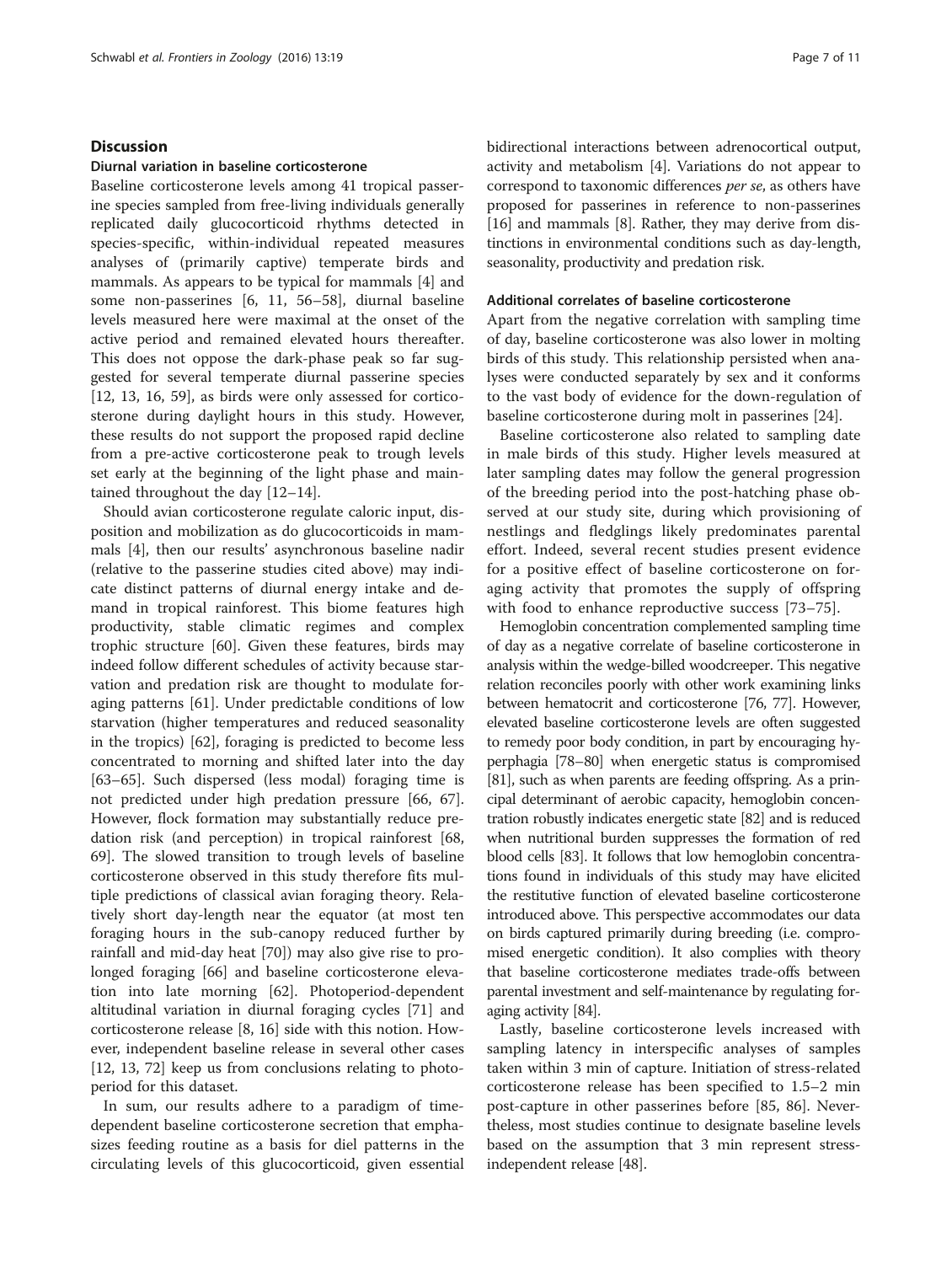### <span id="page-7-0"></span>Correlates of corticosterone release in response to stress

Evidence from the wild of time-dependent adrenocortical response to stress in birds remains elusive, as neither "increase in corticosterone" nor "stress-induced corticosterone" exhibited any diurnal rhythm in this study. To the contrary, our results confirm evidence for the downregulation of the avian stress response during molt [\[24](#page-8-0)]. The negative interspecific "stress-induced corticosterone" relationship to molt status scaled up in analysis within males and also extended to the "increase in corticosterone" variable in this sex. Per definition (see [Methods\)](#page-1-0), "increase in corticosterone" is inversely related to baseline corticosterone levels. As such, its sustained correlation to molt status in the face of a parallel molt relationship at baseline levels emphasizes the weight of the molt effect on corticosterone release in response to stress. These results advocate the hypothesis of corticosterone down-regulation selected to preclude proteolytic action at stress-related concentrations during feather formation [\[87](#page-9-0)]. Such down-regulation should be particularly critical for molting males, for which plumage quality can come to dictate mating success [\[88\]](#page-10-0).

"Increase in corticosterone" and "stress-induced corticosterone" also related positively to sampling date in our interspecific analyses of males, and a trend for the former was also present in females. As suggested for baseline corticosterone, these elevations may parallel the observed transition from incubation to post-hatching reproductive stages. Brooding effort in neo-tropical passerines often decreases with increased post-hatching provisioning (e.g. [\[89](#page-10-0)]) when offspring become more independent in thermoregulation but remain dependent for food acquisition [[90](#page-10-0)] such that parents may afford a strong stress response to enhance short-term survival probability during increased foraging effort. Interestingly, sampling date correlated negatively with "stress-induced corticosterone" in the wedge-billed woodcreeper, a cavity-nesting bird [[91](#page-10-0)]. Given lower levels of nest predation [\[92](#page-10-0)] and microclimate variation [[93](#page-10-0)], cavity-nesters may shift high levels of nest attentiveness into later stages of the reproductive cycle [[94](#page-10-0)] with associated alterations in the magnitude of their stress response.

Lastly, greater corticosterone release in response to stress was found in olive-striped flycatcher individuals with higher scaled mass indices. These indices indicate size of fat and protein reserves [\[52\]](#page-9-0). Their positive relation to "stress-induced corticosterone" (as well as the reduction of interspecific stress-related levels during molt, a process of high energetic cost [\[95\]](#page-10-0)) therefore adds to accumulating evidence that an elevated energetic state is accompanied by greater stress-related corticosterone secretion [[96](#page-10-0)–[98](#page-10-0)]. This evidence sides with the hypothesis that the advantages of a strong adrenocortical response are most affordable when surplus fat and muscle substrates can be resigned to gluconeogenesis with little compromise to other vital physiological processes [[99](#page-10-0), [100\]](#page-10-0).

### **Conclusions**

Our results indicate diurnal variation in baseline corticosterone release in free-living tropical forest birds. This rhythmicity appears robust enough to surface in analyses from observations pooled across a most diverse array of passerine species. It does not point to elementary departures from other taxa in temporal patterns and regulation of passerine corticosterone release. The observed baseline relationships presumably issue from bi-directional effects of corticosterone secretion and metabolic state as in other animals. Moreover, life-history state may set bounds on this condition-dependent corticosterone release at both baseline and stress-related levels. Modest alterations in corticosterone reaction to environmental and intrinsic signals are nevertheless likely to eventuate from ecological disparities among biomes of different latitudes. This study suggests certain responses to time of day and other variables to be tuned to life in highproductivity, relatively aseasonal tropical rainforest.

In practical terms, the results presented here offer several lines of orientation for improved methods in tropical avian field endocrinology. These include bearings for appropriate sampling schedule at multiple time scales (relating to season, time of day and latency) and variable parameterization (e.g. caution with relative measures of corticosterone response) as well as a range of corticosterone concentrations to be anticipated in tropical rainforest passerines. We hope that this information accelerates progress in grasping corticosterone's complex interactions with avian physiology and behavior in the tropics and beyond.

#### Ethics approval and consent to participate

This research was authorized by Ministerio del Ambiente del Ecuador in accordance to national guidelines.

#### Consent for publication

Not applicable.

### Additional files

[Additional file 1: Table S1.](dx.doi.org/10.1186/s12983-016-0151-3) Baseline corticosterone (y1), "increase in corticosterone" (y2) and "stress-induced corticosterone" (y3) models from AICc analyses. (PDF 344 kb)

[Additional file 2: Table S2.](dx.doi.org/10.1186/s12983-016-0151-3) Species median values with sample sizes for baseline and "stress-induced corticosterone" concentrations. (PDF 286 kb)

[Additional file 3: Table S3.](dx.doi.org/10.1186/s12983-016-0151-3) Time of capture for 95 individuals (ID) of 41 species analyzed for baseline and stress-related corticosterone concentrations. (PDF 211 kb)

#### Competing interests

The authors declare that they have no competing interests.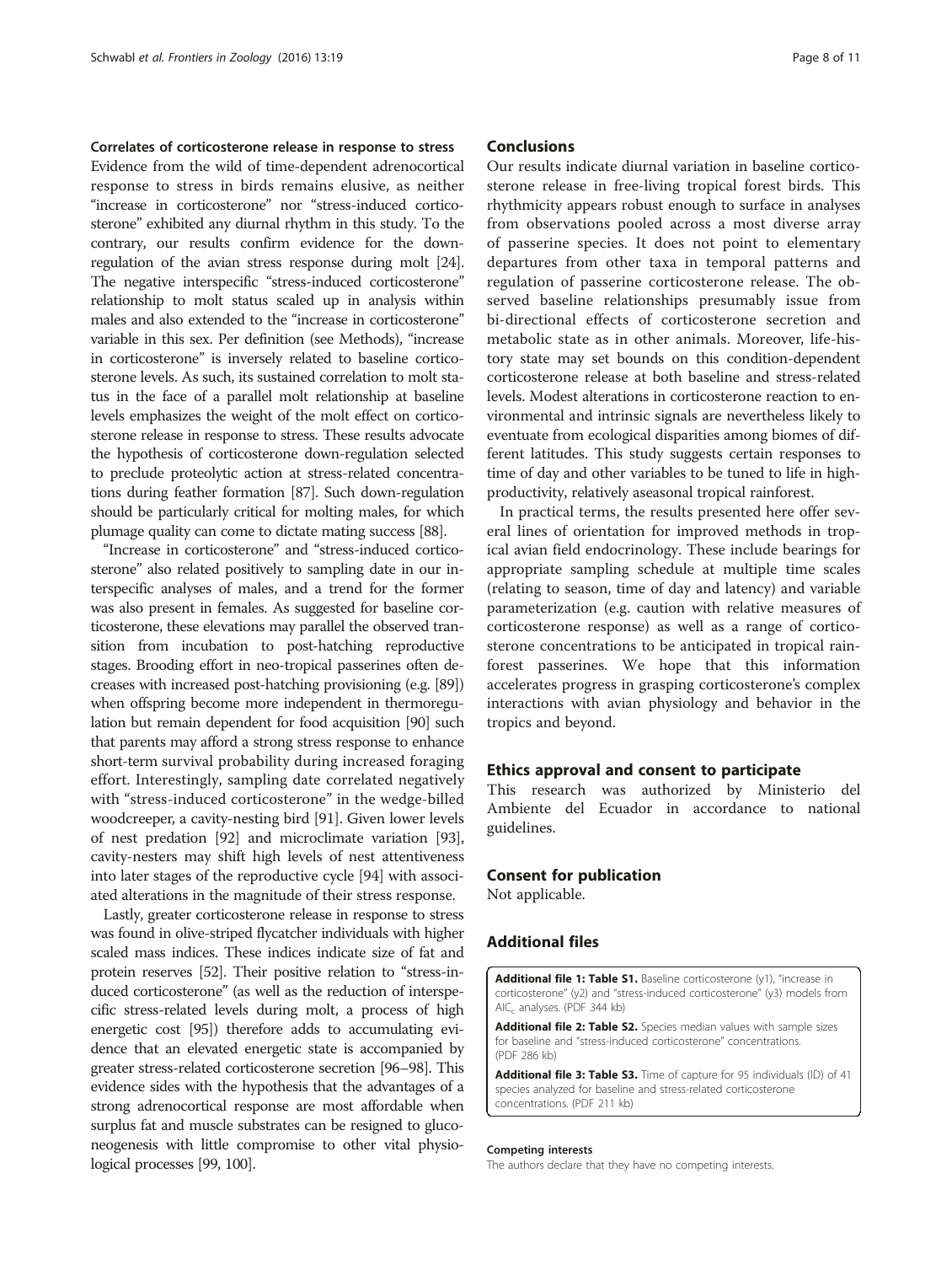#### <span id="page-8-0"></span>Authors' contributions

PS conceived the study. WG and EB refined its design. PS collected the data. PS performed laboratory procedures. PS and WG statistically analyzed results. PS wrote the manuscript. WG and EB provided revisions. All authors read and approved the final manuscript.

#### Acknowledgements

We thank J. Wolinska and R. de Bruijn for advice on study methods and design, C. Morochz for expertise and companionship in the field, all others at Mashpi Lodge for tremendous generosity and logistical infrastructure, M. Trappschuh for assistance with hormone analyses, Universidad Tecnológica Indoamérica (Quito) for institutional support in obtaining permits and field equipment and Ministerio del Ambiente del Ecuador for authorizing this research (No. 19-2014-IC-FAU-DPAP-MA).

#### Funding

Max-Planck-Gesellschaft funded laboratory analyses. PROSA-LMU and Mashpi Lodge funded field research.

#### Author details

<sup>1</sup> Institute of Biodiversity, Animal Health and Comparative Medicine, University of Glasgow, Graham Kerr Building, Glasgow G12 8QQ, UK. <sup>2</sup>Centro para la Investigación de la Biodiversidad y Cambio Climático, Universidad Tecnológica Indoamérica, Machala y Sabanilla, Cotocollao, Quito, Ecuador. 3 Abteilung für Verhaltensneurobiologie, Max-Planck-Institut für Ornithologie, Eberhard-Gwinner-Str. 6a, D-82319 Seewiesen, Germany.

#### Received: 7 February 2016 Accepted: 28 April 2016 Published online: 04 May 2016

#### References

- 1. Busch DS, Hayward LS. Stress in a conservation context: a discussion of glucocorticoid actions and how levels change with conservation-relevant variables. Biol Conserv. 2009;142:2844–53.
- 2. Sapolsky RM, Romero LM, Munck AU. How do glucocorticoids influence stress responses? Integrating permissive, suppressive, stimulatory, and preparative actions. Endocr Rev. 2000;21:55–89.
- 3. Landys MM, Ramenofsky M, Wingfield JC. Actions of glucocorticoids at a seasonal baseline as compared to stress-related levels in the regulation of periodic life processes. Gen Comp Endocrinol. 2006;148:132–49.
- 4. Dallman MF, Strack AM, Akana SF, Bradbury MJ, Hanson ES, Scribner KA, et al. Feast and famine: critical role of glucocorticoids with insulin in daily energy flow. Front Neuroendocrinol. 1993;14:303–47.
- 5. Spiga F, Walker JJ, Terry JR, Lightman SL. HPA axis-rhythms. Compr Physiol. 2014;4:1273–98.
- 6. Boissin J. Circadian rhythm of adrenal cortex function, general activity and internal temperature in quails. Bull Biol Fr Belg. 1969;103:305–12.
- 7. Hazard D, Couty M, Faure JM, Guémené D. Daily and photoperiod variations of hypothalamic-pituitary-adrenal axis responsiveness in Japanese quail selected for short or long tonic immobility. Poult Sci. 2005;84:1920–5.
- 8. Romero LM, Rich EL. Photoperiodically-induced changes in hypothalamicpituitary-adrenal axis sensitivity in captive house sparrows (Passer domesticus). Comp Biochem Physiol A Mol Integr Physiol. 2007;147:562–8.
- 9. Holmes WN, Phillips JG. The adrenal cortex of birds. In: Chester-Jones I, Henderson IW, editors. General, Comparative and Clinical Endocrinology of
- the Adrenal Cortex. London: Academic Press; 1976. p. 293–420. 10. Johnson AL, van Tienhoven A. Plasma concentrations and corticosterone
- relative to photoperiod, oviposition, and ovulation in the domestic hen. Gen Comp Endocrinol. 1981;43:10–6.
- 11. Westerhof I, Mol JA, Van den Brom WE, Lumeij JT, Rijnberk A. Diurnal rhythms of plasma corticosterone concentrations in racing pigeons (Columba livia domestica) exposed to different light regimens, and the influence of frequent blood sampling. Avian Dis. 1994;38:428–34.
- 12. Breuner CW, Wingfield JC, Romero LM. Diel rhythms of basal and stressinduced corticosterone in a wild, seasonal vertebrate, Gambel's whitecrowned sparrow. J Exp Zool. 1999;284:334–42.
- 13. Romero LM, Remage-Healey L. Daily and seasonal variation in response to stress in captive starlings (Sturnus vulgaris): corticosterone. Gen Comp Endocrinol. 2000;119:52–9.
- 14. Tarlow EM, Hau M, Anderson DJ, Wikelski M. Diel changes in plasma melatonin and corticosterone concentrations in tropical Nazca boobies

(Sula granti) in relation to moon phase and age. Gen Comp Endocrinol. 2003;133:297–304.

- 15. Goymann W, Trappschuh M. Seasonal and diel variation of hormone metabolites in European stonechats: on the importance of high signal-tonoise ratios in noninvasive hormone studies. J Biol Rhythms. 2011;26:44–54.
- 16. Rich EL, Romero LM. Daily and photoperiod variations of basal and stressinduced corticosterone concentrations in house sparrows (Passer domesticus). J Comp Physiol B. 2001;171:543–7.
- 17. Romero LM. Seasonal changes in hypothalamic-pituitary-adrenal axis sensitivity in free-living house sparrows (Passer domesticus). Gen Comp Endocrinol. 2006;149:66–71.
- 18. Blas J. Stress in birds. In: Scanes CG, editor. Sturkie's Avian Physiology. 6th ed. London: Academic Press; 2015. p. 769–810.
- 19. Marra PP, Lampe KT, Tedford BL. Plasma corticosterone levels in two species of Zonotrichia sparrows under captive and free-living conditions. Wilson Bull. 1995;107:296–305.
- 20. Romero LM, Wingfield JC. Alterations in hypothalamic-pituitary-adrenal function associated with captivity in Gambel's white-crowned sparrows (Zonotrichia leucophrys gambelii). Comp Biochem Physiol B Biochem Mol Biol. 1999;122:13–20.
- 21. Wingfield JC, Hegner RE, Dufty AM, Ball GF. The "challenge hypothesis": theoretical implications for patterns of testosterone secretion, mating systems, and breeding strategies. Am Nat. 1990;136:829–46.
- 22. Martin LB, Rubenstein DR. Stress hormones in tropical birds: patterns and future directions. Ornitol Neotropical. 2008;19:207–18.
- 23. Wingfield JC, Hunt KE. Arctic spring: hormone-behavior interactions in a severe environment. Comp Biochem Physiol B Biochem Mol Biol. 2002;132: 275–86.
- 24. Romero LM. Seasonal changes in plasma glucocorticoid concentrations in free-living vertebrates. Gen Comp Endocrinol. 2002;128:1–24.
- 25. Martin TE. A new view of avian life-history evolution tested on an incubation paradox. Proc R Soc B Biol Sci. 2002;269:309–16.
- 26. Finch CE, Rose MR. Hormones and the physiological architecture of life history evolution. Q Rev Biol. 1995;70:1–52.
- 27. Eikenaar C, Husak J, Escallón C, Moore IT, Angilletta AEM, Bronstein EJL. Variation in testosterone and corticosterone in amphibians and reptiles: relationships with latitude, elevation, and breeding season length. Am Nat. 2012;180:642–54.
- 28. Hau M. Regulation of male traits by testosterone: implications for the evolution of vertebrate life histories. Bioessays. 2007;29:133–44.
- 29. Schwabl H, Palacios MG, Martin TE, Adkins‐Regan AEE, Whitlock EMC. Selection for rapid embryo development correlates with embryo exposure to maternal androgens among passerine birds. Am Nat. 2007;170:196–206.
- 30. Martin TE, Schwabl H. Variation in maternal effects and embryonic development rates among passerine species. Philos Trans R Soc Lond B Biol Sci. 2008;363:1663–74.
- 31. Bókony V, Lendvai AZ, Liker A, Angelier F, Wingfield JC, Chastel O. Stress response and the value of reproduction: are birds prudent parents? Am Nat. 2009;173:589–98.
- 32. Hau M, Ricklefs RE, Wikelski M, Lee KA, Brawn JD. Corticosterone, testosterone and life-history strategies of birds. Proc R Soc Lond B Biol Sci. 2010;277:3203–12.
- 33. Bonier F, Martin PR, Moore IT, Wingfield JC. Do baseline glucocorticoids predict fitness? Trends Ecol Evol. 2009;24:634–42.
- 34. Madliger CL, Love OP. The need for a predictive, context-dependent approach to the application of stress hormones in conservation. Conserv Biol J Soc Conserv Biol. 2014;28:283–7.
- 35. Dickens JM, Romero LM. A consensus endocrine profile for chronically stressed wild animals does not exist. Gen Comp Endocrinol. 2013;191: 177–89.
- 36. Silverin B, Arvidsson B, Wingfield J. The adrenocortical responses to stress in breeding willow warblers Phylloscopus trochilus in Sweden: effects of latitude and gender. Funct Ecol. 1997;11:376–84.
- 37. Angelier F, Wingfield JC, Weimerskirch H, Chastel O. Hormonal correlates of individual quality in a long-lived bird: a test of the "corticosterone–fitness hypothesis.". Biol Lett. 2010;6:846–9.
- 38. Myers NM, Mittermeier RA, Mittermeier CG, da Fonseca GAB, Kent J. Biodiversity hotspots for conservation priorities. Nature. 1999;403:853–8.
- 39. Quillfeldt P, Poisbleau M, Chastel O, Masello JF. Corticosterone in thin-billed prion Pachyptila belcheri chicks: diel rhythm, timing of fledging and nutritional stress. Naturwissenschaften. 2007;94:919–25.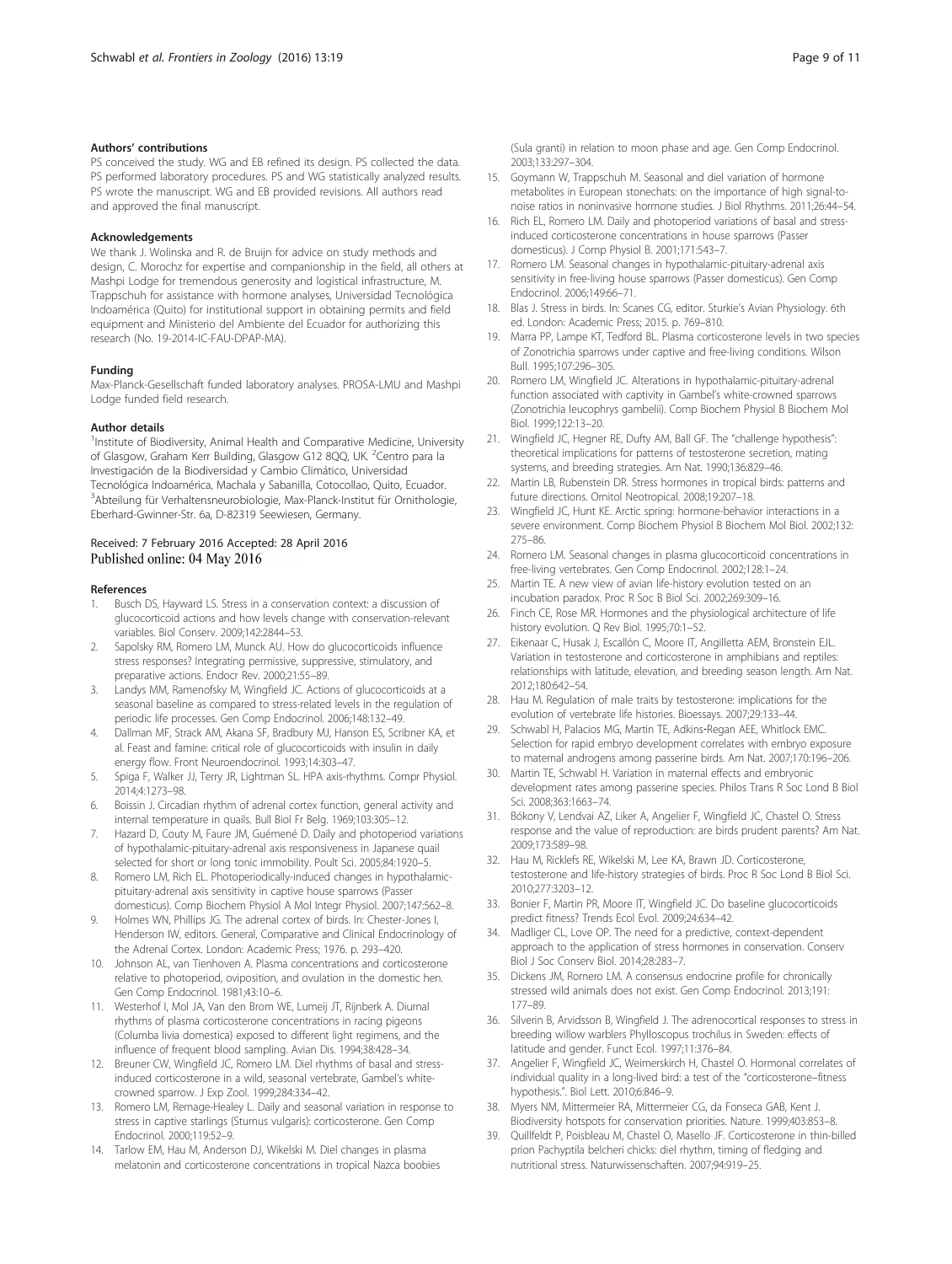- <span id="page-9-0"></span>40. Wingfield JC, Hunt K, Breuner C, Dunlap K, Fowler GS, Freed L, Lepson J. Environmental stress, field endocrinology, and conservation biology. In: Clemmons JR, Buchholz R, editors. Behavioral Approaches to Conservation in the Wild. Cambridge: Cambridge University Press; 1997. p. 95–131.
- 41. Polo V, Bautista LM. Daily routines of body mass gain in birds: 1. an exponential model. Anim Behav. 2006;72:503–16.
- 42. Mittermeier RA, Turner WR, Larsen FW, Brooks TM, Gascon C. Global biodiversity conservation: the critical role of hotspots. In: Zachos FE, Habel JC, editors. Biodiversity Hotspots: Distribution and Protection of Conservation Priority Areas. Berlin: Springer-Verlag; 2011. p. 3–22.
- 43. Hijmans RJ, Cameron SE, Parra JL, Jones PG, Jarvis A. Very high resolution interpolated climate surfaces for global land areas. Int J Climatol. 2005;25: 1965–78.
- 44. NOAA ESRL Global Monitoring Division. NOAA solar calculator. [\[https://](https://www.esrl.noaa.gov/gmd/grad/solcalc/index.html) [www.esrl.noaa.gov/gmd/grad/solcalc/index.html\]](https://www.esrl.noaa.gov/gmd/grad/solcalc/index.html).
- 45. Greeney HF, Nunnery T. Notes on the breeding of north-west Ecuadorian birds. Bull Br Ornithol Club. 2006;126:38–45.
- 46. Carrasco B, Berg KS, Litz J, Cook A, Karubian J. Avifauna of the Mache Chindul ecological reserve, northwest Ecuador. Ornitol Neotropical. 2013;24: 321–34.
- 47. Solano-Ugalde A, Arcos-Torres A, Greeney HF. Additional breeding records for selected avian species in northwest Ecuador. Boletín SAO. 2007;17:17–25.
- 48. Wingfield JC, Smith JP, Farner DS. Endocrine responses of white-crowned sparrows to environmental stress. Condor. 1982;84:399–409.
- 49. Goymann W, Schwabl I, Trappschuh M, Hau M. Use of ethanol for preserving steroid and indoleamine hormones in bird plasma. Gen Comp Endocrinol. 2007;150:191–5.
- 50. R Core Team. R. A language and environment for statistical computing. Vienna: R Foundation for Statistical Computing; 2015.
- 51. Gelman A, Su Y-S. arm: Data analysis using regression and multilevel/ hierarchical models. R package version 1.8-6. 2015. [[https://cran.r-project.](https://cran.r-project.org/web/packages/arm/index.html) [org/web/packages/arm/index.html\]](https://cran.r-project.org/web/packages/arm/index.html).
- 52. Peig J, Green AJ. New perspectives for estimating body condition from mass/length data: the scaled mass index as an alternative method. Oikos. 2009;118:1883–91.
- 53. Burnham KP, Anderson DR. Model Selection and Multimodel Inference: A Practical Information-Theoretic Approach. 2nd ed. New York: Springer-Verlag; 2002.
- 54. Paradis E, Blomberg S, Bolker B, Claude J, Cuong HS, Desper R, Didier G, Durand B, Dutheil J, Gascuel O, Heibl C, Ives A, Lawson D, Lefort V, Legendre P, Lemon J, McCloskey R, Nylander J, Opgen-Rhein R, Popescu A-A, Royer-Carenzi M, Schliep K, Strimmer K, de Vienne D. ape: Analyses of phylogenetics and evolution in R language. R package version 3.4. 2015. [<https://cran.r-project.org/web/packages/ape/index.html>].
- 55. Jetz W, Thomas GH, Joy JB, Redding DW, Hartmann K, Mooers AO. Global distribution and conservation of evolutionary distinctness in birds. Curr Biol. 2014;24:919–30.
- 56. Joseph MM, Meier AH. Daily rhythms of plasma corticosterone in the common pigeon, Columba livia. Gen Comp Endocrinol. 1973;20: 326–30.
- 57. Kovács K, Péczely P, Pethes G. Daily fluctuations of peripheral metabolism of corticosterone in male Japanese quails: a dynamic approach to the development of plasma corticosterone daily rhythm. Comp Biochem Physiol A Physiol. 1983;75:467–9.
- 58. Lauber JK, Vriend J, Oishi T. Plasma corticosterone in chicks reared under several lighting schedules. Comp Biochem Physiol A Physiol. 1987;86:73–8.
- 59. Dusseau JW, Meier AH. Diurnal and seasonal variations of plasma adrenal steroid hormone in the white-throated sparrow, Zonotrichia albicollis. Gen Comp Endocrinol. 1971;16:399–408.
- 60. Levins R. Evolution in Changing Environments: Some Theoretical Explanations. Princeton: Princeton University Press; 1968.
- 61. Brodin A. Theoretical models of adaptive energy management in small wintering birds. Philos Trans R Soc B Biol Sci. 2007;362:1857–71.
- 62. Rogers CM, Heath-Coss R. Effect of experimentally altered food abundance on fat reserves of wintering birds. J Anim Ecol. 2003;72:822–30.
- 63. Brandt MJ, Cresswell W. Diurnal foraging routines in a tropical bird, the rock finch Lagonosticta sanguinodorsalis: how important is predation risk? J Avian Biol. 2009;40:90–4.
- 64. Olsson O, Wiktander U, Nilsson SG. Daily foraging routines and feeding effort of a small bird feeding on a predictable resource. Proc Biol Sci. 2000; 267:1457–61.
- 65. MacLeod R, Barnett P, Clark JA, Cresswell W. Body mass change strategies in blackbirds Turdus merula: the starvation-predation risk trade-off. J Anim Ecol. 2005;74:292–302.
- 66. McNamara JM, Houston AI, Lima SL. Foraging routines of small birds in winter: a theoretical investigation. J Avian Biol. 1994;25:287–302.
- 67. Macleod R, Gosler AG, Cresswell W. Diurnal mass gain strategies and perceived predation risk in the great tit Parus major. J Anim Ecol. 2005;74: 956–64.
- 68. Thiollay J-M. Pressions de prédation comparées sur trois groupements d'oiseaux en forêt tropicale. Le Gerfaut. 1984;74:209–25.
- 69. Thiollay J-M. Frequency of mixed species flocking in tropical forest birds and correlates of predation risk: an intertropical comparison. J Avian Biol. 1999;30:282–94.
- 70. Bongers F, Charles-Dominique P, Forget P-M, Théry M. Nouragues: Dynamics and Plant-Animal Interactions in a Neotropical Rainforest. Dordrecht: Springer Netherlands; 2013.
- 71. Polo V, Carrascal LM, Metcalfe NB. The effects of latitude and day length on fattening strategies of wintering coal tits Periparus ater (L.): a field study and aviary experiment. J Anim Ecol. 2007;76:866–72.
- 72. Pravosudov VV, Kitaysky AS, Saldanha CJ, Wingfield JC, Clayton NS. The effect of photoperiod on adrenocortical stress response in mountain chickadees (Poecile gambeli). Gen Comp Endocrinol. 2002;126:242–8.
- 73. Angelier F, Bost C-A, Giraudeau M, Bouteloup G, Dano S, Chastel O. Corticosterone and foraging behavior in a diving seabird: the Adélie penguin, Pygoscelis adeliae. Gen Comp Endocrinol. 2008;156:134–44.
- 74. Miller DA, Vleck CM, Otis DL. Individual variation in baseline and stressinduced corticosterone and prolactin levels predicts parental effort by nesting mourning doves. Horm Behav. 2009;56:457–64.
- 75. Crossin GT, Trathan PN, Phillips RA, Gorman KB, Dawson A, Sakamoto KQ, et al. Corticosterone predicts foraging behavior and parental care in macaroni penguins. Am Nat. 2012;180:E31–41.
- 76. Buehler DM, Vézina F, Goymann W, Schwabl I, Versteegh M, Tieleman BI, Piersma T. Independence among physiological traits suggests flexibility in the face of ecological demands on phenotypes. J Evol Biol. 2012;25: 1600–13.
- 77. Grunst ML, Rotenberry JT, Grunst AS. Variation in adrenocortical stress physiology and condition metrics within a heterogeneous urban environment in the song sparrow Melospiza melodia. J Avian Biol. 2014;45: 574–83.
- 78. Wingfield JC, Maney DL, Breuner CW, Jacobs JD, Lynn S, Ramenofsky M, Richardson RD. Ecological bases of hormone-behavior interactions: the "emergency life history stage". Am Zool. 1998;38:191–206.
- Landys MM, Ramenofsky M, Guglielmo CG, Wingfield JC. The low-affinity glucocorticoid receptor regulates feeding and lipid breakdown in the migratory Gambel's white-crowned sparrow Zonotrichia leucophrys gambelii. J Exp Biol. 2004;207:143–54.
- 80. Holberton RL, Wilson CM, Hunter MJ, Cash WB, Sims CG. The role of corticosterone in supporting migratory lipogenesis in the dark-eyed Junco, Junco hyemalis: a model for central and peripheral regulation. Physiol Biochem Zool. 2007;80:125–37.
- 81. Astheimer LB, Buttemer WA, Wingfield JC. Interactions of corticosterone with feeding, activity and metabolism in passerine birds. Ornis Scand. 1992; 23:355–65.
- 82. Minias P. The use of haemoglobin concentrations to assess physiological condition in birds: a review. Conserv Physiol. 2015;3:cov007.
- 83. Jones PJ. Haematocrit values of breeding red-billed queleas Quelea quelea (Aves: Ploceidae) in relation to body condition and thymus activity. J Zool. 1983;201:217–22.
- 84. Thierry A-M, Ropert-Coudert Y, Raclot T. Elevated corticosterone levels decrease reproductive output of chick-rearing Adélie penguins but do not affect chick mass at fledging. Conserv Physiol. 2013;1:cot007.
- 85. Dawson A, Howe PD. Plasma corticosterone in wild starlings (Sturnus vulgaris) immediately following capture and in relation to body weight during the annual cycle. Gen Comp Endocrinol. 1983;51:303–8.
- 86. Romero LM, Reed JM. Collecting baseline corticosterone samples in the field: is under 3 min good enough? Comp Biochem Physiol A Mol Integr Physiol. 2005;140:73–9.
- 87. Romero LM, Strochlic D, Wingfield JC. Corticosterone inhibits feather growth: potential mechanism explaining seasonal down regulation of corticosterone during molt. Comp Biochem Physiol A Mol Integr Physiol. 2005;142:65–73.